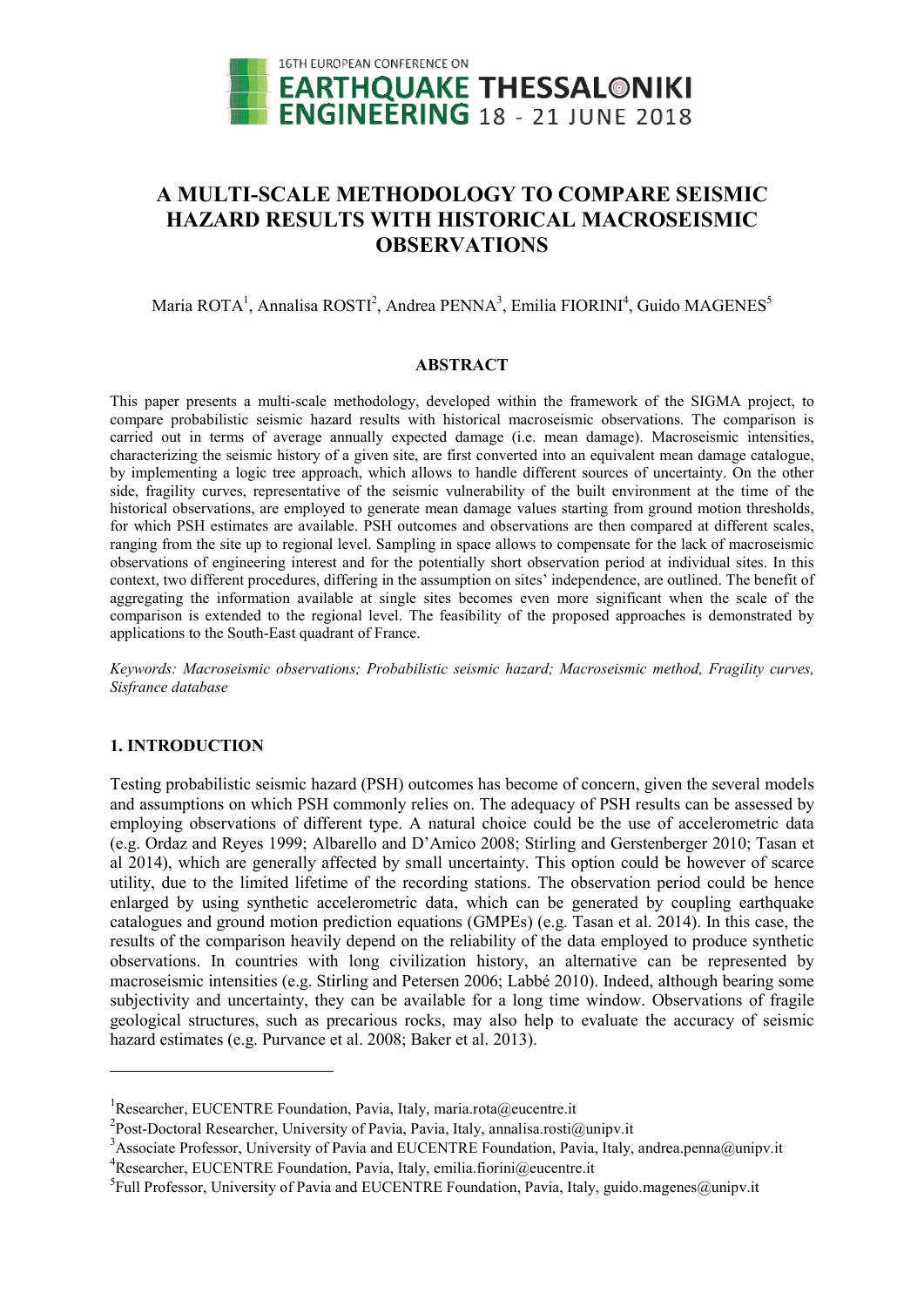Predictions and observations can be easily compared at single sites. However, given the scarcity of the available observations and the short lifetime of recording accelerometric stations, past studies assembled several sites (e.g. Albarello and D'Amico 2008; Stirling and Gerstenberger 2010; Tasan et al. 2014), extending the scale of the comparison up to the regional level (e.g. Labbé 2010).

This paper proposes an innovative multi-scale methodology to compare PSH results with historical macroseismic observations. Comparisons are intended to be performed in terms of the mean damage,  $\mu_D$ , annually expected in the building stock, at the time of the historical observations. This requires both macroseismic intensities and ground motion intensity thresholds, for which PSH estimates are provided, to be converted into values of mean damage. Predictions and observations are then compared at different scale levels, i.e. at single sites, by aggregating different sites and at the regional scale level. In the latter case, however, the comparison is carried out in terms of PGA. The feasibility of the proposed approaches is demonstrated by an application to the South-East quadrant of France.

### 2. PROPOSED METHODOLOGY

#### *2.1 Conversion of macroseismic intensities into mean damage values*

As sketched in Figure 1, the implementation of the proposed methodology first requires the collection of the seismic events, which stroke the site under investigation, together with the associated macroseismic observations. Furthermore, information on the building stock subdivision into structural typologies is essential for both converting macroseismic intensities into mean damage values and selecting appropriate fragility curves, as described in Section 2.2.

Macroseismic intensities are converted into mean damage values by means of the closed-form analytical formula proposed by Lagomarsino and Giovinazzi (2006) to allow the implementation of the macroseismic method, correlating the expected mean damage,  $\mu_D$ , and the macroseismic intensity, *I*:

$$
\mu_D = 2.5 \left[ 1 + \tanh \frac{(1 + 6.25V_i - 13.1)}{2.3} \right] \tag{1}
$$

where  $V_i$  is the vulnerability index.

The equation allows to account for the uncertainty in the attribution of a building typology to the EMS-98 (Grünthal 1998) vulnerability classes. Starting from the corresponding membership function, the macroseismic method defines five vulnerability index values, to account for the probable or less probable behavior of a given typology. The variability of the buildings' characteristics within the same typology could be also taken into account by applying suitable behavior modifiers to the typological vulnerability index.

The outlined methodology permits to account for the uncertainty on the macroseismic intensity values, which may be indicated by some databases of macroseismic observations. This is for instance the case of the Sisfrance database (available at www.sisfrance.net), assigning each observation a different code (i.e. *A*, *B*, *C*), based on the quality of the associated information. To this aim, intensity values are converted into weighted discrete distributions, whose intensity values are identified by normal distributions centered on the intensity level reported in the catalogue. The value of the standard deviation of the normal distribution increases with the uncertainty on the reported intensity value. Each discrete intensity value is then assigned a weight, given by the area bounded by the normal distribution and significant percentiles. For details the reader is addressed to Rosti and Rota (2017).

The conversion of macroseismic intensities into mean damage values is managed by a logic tree approach, allowing to handle different sources of uncertainty involved, such as the possible uncertainty on the reported macroseismic intensity values, the subdivision of the built environment into building typologies and their attribution to the EMS-98 vulnerability classes. For each observed macroseismic intensity, a weighted discrete  $\mu_D$  distribution is obtained, from which single mean damage values are sampled through a Monte Carlo approach. At each run, the observation period, the best estimate of the empirically-derived annual rates of exceedance (i.e. number of exceedances over the observation period) and its 90% confidence limits are computed for preselected  $\mu_D$  thresholds. To account for the variability in the different Monte Carlo runs, statistics of the best estimate of the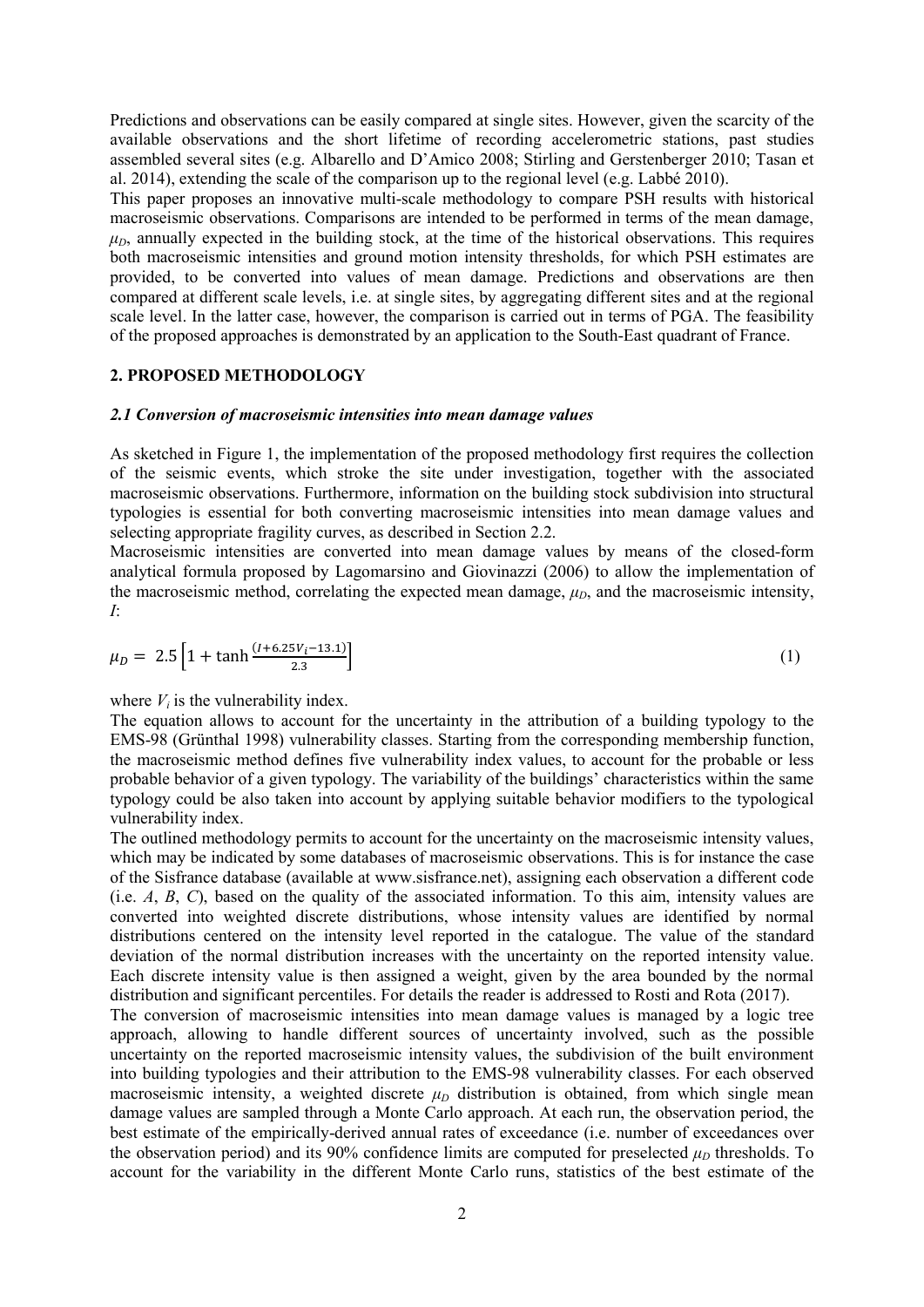empirically-derived annual rates of exceedance and of the corresponding confidence bounds are also derived.

The key steps of the proposed methodology to convert the seismic history of a given site into an equivalent mean damage catalogue are illustrated in Figure 1.



Figure 1. Sketch of the proposed methodology to convert macroseismic intensities into mean damage values (adapted from Rota and Rosti 2017).

### *2.2 Derivation of mean damage values generated by different PGA thresholds*

PSH outcomes generally provide annual rates of exceedance for thresholds of different ground motion intensity measures (*IM*). Therefore, to allow the comparison with historical observations, rates of exceedance need to be associated with  $\mu_D$  values. As sketched in Figure 2, this is carried out though fragility curves, representative of the seismic vulnerability of the exposed building stock and developed for the same *IM* for which predictions are available. Although the proposed methodology could be easily generalized for any ground motion *IM*, this study refers to PGA, which is often addressed by seismic hazard and vulnerability studies.

A mean damage curve can be computed as a function of the selected *IM* as:

$$
\mu_D = \sum_{k=0}^n p_k k \tag{2}
$$

where  $p_k$  is the probability of occurrence of damage state  $DS_k$  ( $k = 0 \div n$ ).

This relation stems from the generally accepted assumption that damage is binomially distributed in *n* damage levels (e.g. Braga et al. 1982; Lagomarsino and Giovinazzi 2006).

If the building stock in the study area is split into different building typologies, a  $\mu_D$ -PGA curve has to be generated for each typology. The average of the different  $\mu_D$ -PGA curves, weighted on the frequency of diffusion of each structural typology, leads to a single  $μ<sub>D</sub>$ -PGA curve, representative of the whole area. Once mean damage values are linked to PGA thresholds, the association of  $\mu_D$  values with PSH rates of exceedance is straightforward.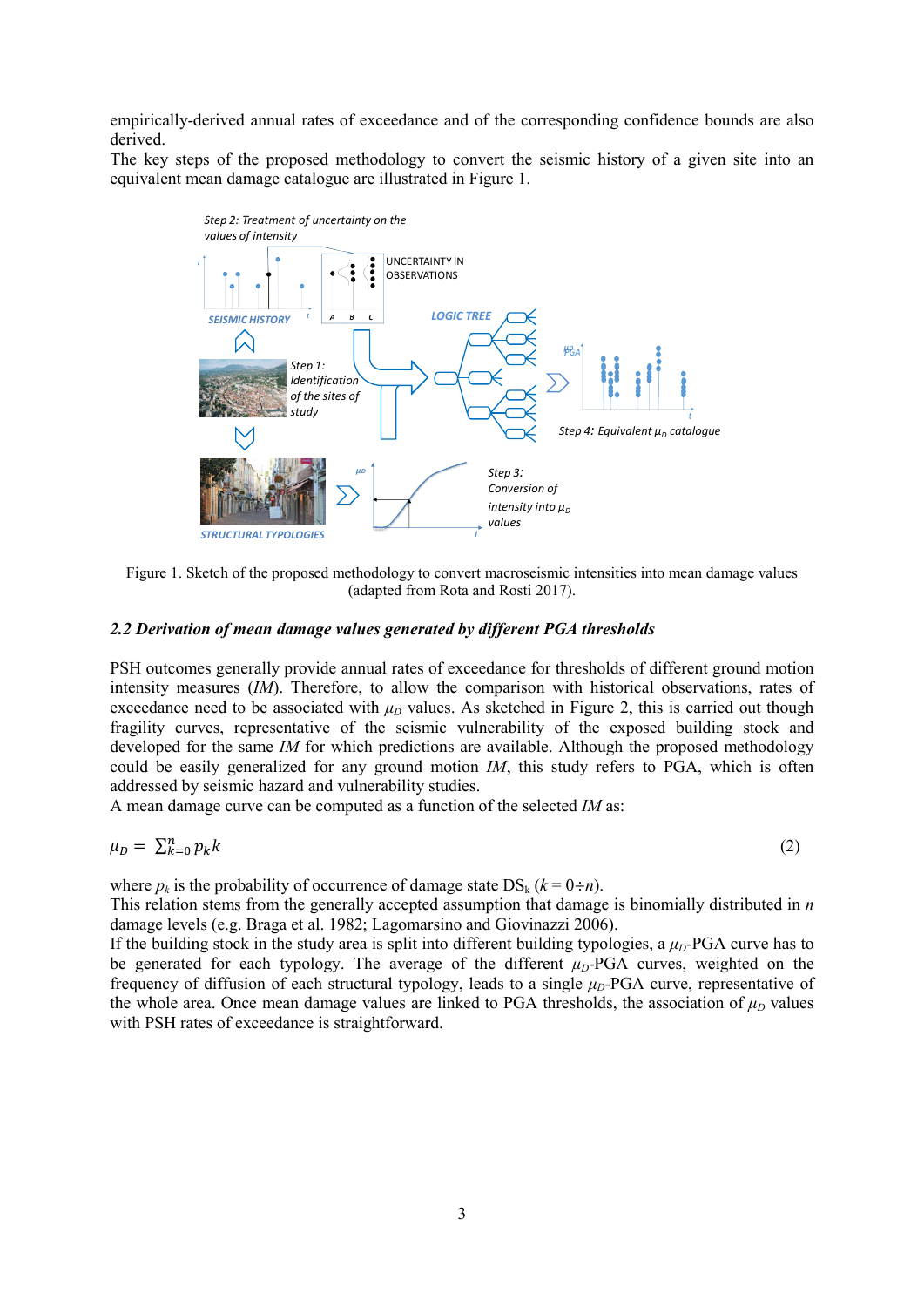

Figure 2. Sketch of the proposed methodology to obtained annual rates of exceedance of mean damage values.

# 3. MULTI-SCALE COMPARISONS

## *3.1 Site-specific comparison*

PSH outcomes and observations can be immediately compared at the site level, which represents the smallest considered scale. Site-specific comparisons are performed in terms of annual rates of exceedance of preselected  $\mu_D$  thresholds, by plotting the best estimate of the empirically-derived annual rates and the associated confidence bounds against PSH estimates. Predictions agree with observations if the best estimate of the empirically-derived annual rates of exceedance fall within selected percentiles of PSH results.

## *3.2 Comparison on aggregated sites*

Site-specific comparisons are affected by the seismic history of the selected site. Sparse and/or low entity macroseismic observations, together with a potentially short time window, may indeed impede pertinent comparisons. These issues and limitations could be tackled by sampling in space. In other words, time and space are swapped, under the commonly accepted assumption of the ergodicity of the process of earthquakes' occurrence. Several sites are hence aggregated and treated as a single one, allowing to make up for the scarcity of observations at a given location. In this context, a possible issue could be represented by the stochastic dependency of observations, generated by the same earthquake at different sites (Iervolino and Giorgio 2015). Based on these considerations, two procedures, differing in the assumption on sites' independence, are proposed in the following.

# *3.2.1 Sites' aggregation assuming sites' independence*

The proposed approach compares the observed and predicted number of sites with exceedance of preselected  $\mu_D$  thresholds, under the assumption of sites' independence, i.e. stochastic independence of the observations generated at different sites by the same seismic event. Sites to be aggregated are selected to be sufficiently far from each other, so that exceedances at different sites can be considered stochastically independent.

For each site, a  $\mu_D$  catalogue is generated starting from its seismic history, in accordance with Section 2.1, and mean damage values are then sampled from each equivalent  $\mu_D$  seismic history. Potential dependent observations are checked at each Monte Carlo run and possibly removed, by discarding the lowest  $\mu_D$  value produced by the earthquake at different locations. The distribution of the observed number of sites with exceedance is then derived for each preselected mean damage threshold.

On the other side of the comparison, the expected mean number of exceedances, *Nmean*, is computed for each selected site as:

$$
N_{mean} = T_{obs} \cdot \lambda \tag{3}
$$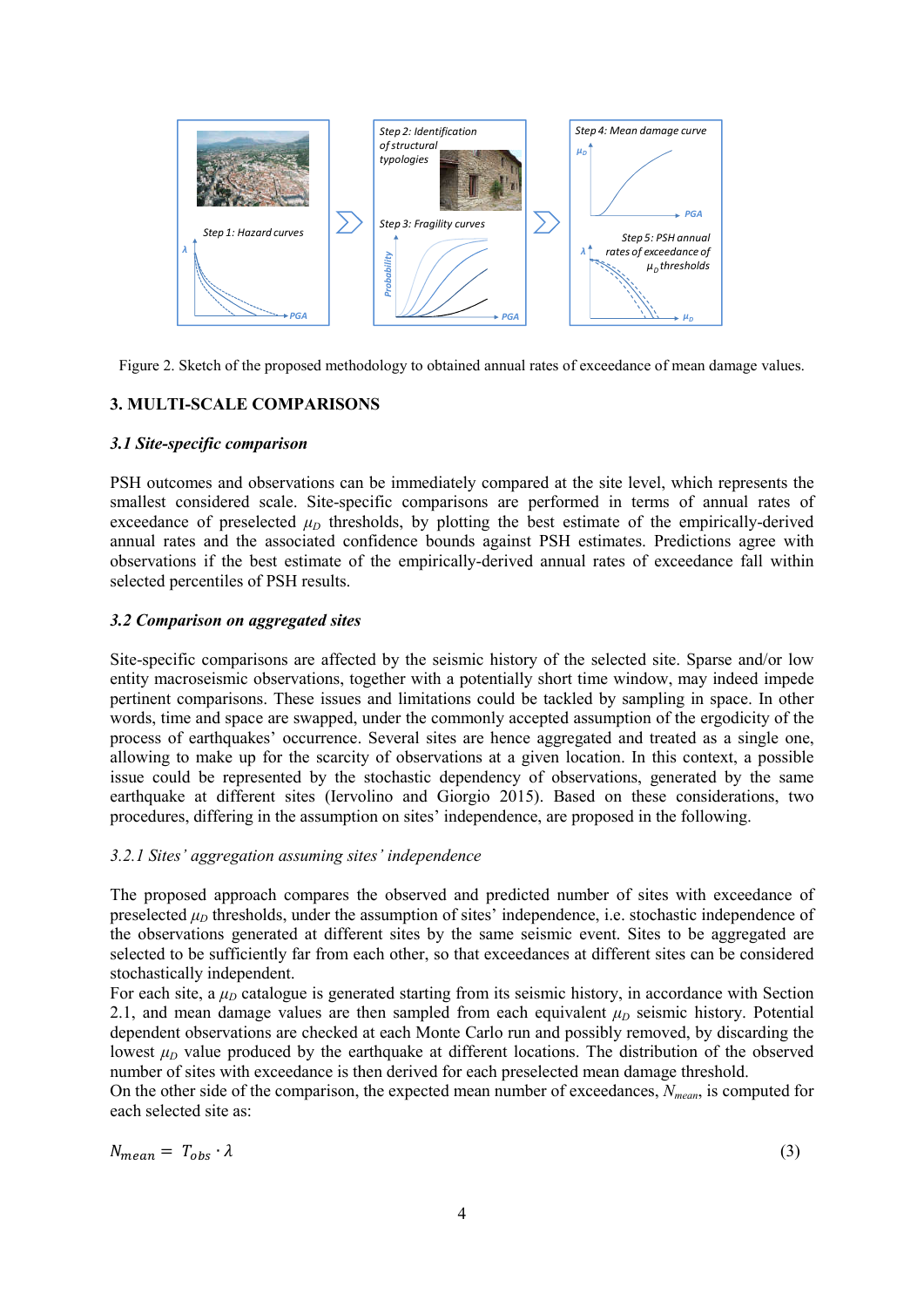In the formula, *Tobs* is the observation period, calculated when sampling mean damage values from the equivalent catalogue, whereas *λ* denotes the PSH-derived rate of exceedance.

The epistemic uncertainty in the hazard can be taken into account by sampling rates of exceedance from a lognormal distribution approximating the different percentiles of the PSH estimates, for a given  $\mu_D$  threshold. Additional details are reported in Rota and Rosti (2017).

Similarly to Tasan et al. (2014), the probability of observing *n* mean damage values above the selected threshold is computed, assuming that the process of occurrence of earthquakes can be described as a Poisson process:

$$
P(n) = \frac{(N_{mean})^n \cdot e^{-N_{mean}}}{n!}
$$
 (4)

For each site, numbers of exceedances compatible with the PSH model are generated by sampling from the associated Poisson distribution (Figure 3). At each run, the expected number of sites with exceedance is calculated by summing the sites with at least one exceedance. A distribution of the expected number of sites exceeding the preselected mean damage threshold is derived, together with relevant statistics. Predictions meet observations if the latter fall within the percentiles of the expected distribution.



Figure 3. Sketch of the procedure to generate number of exceedances compatible with the PSH model. Calculation of the number of sites with exceedance and of its distribution for a given mean damage threshold (adapted from Rota and Rosti 2017).

#### *3.2.2 Sites' aggregation avoiding the assumption on sites' independence*

Since neglecting the stochastic dependency does not impact the mean but only the variance of a distribution of results (Iervolino and Giorgio 2015), the comparison can be performed on a set of sites in terms of mean annual rates of exceedance in at least one site, with the advantage of avoiding any assumption on the stochastic independency. The implementation of this alternative procedure requires the following steps:

- 1. Generation of the equivalent  $\mu_D$  catalogue and sampling of mean damage values from the corresponding distribution, in accordance with Section 2.1. This step needs to be applied to all the selected sites.
- 2. Calculation of empirically-derived mean annual rates of exceedance of all sites for preselected  $\mu_D$ thresholds. For a given  $\mu_D$  level, the mean annual rate of exceedance in at least one site is then given by the sum of the empirically-derived mean annual rate of exceedance of each site, divided by the total number of sites to be aggregated.
- 3. Sampling of annual rates of exceedance from the lognormal distribution fitting the different PSH percentiles at preselected  $\mu_D$  levels and calculation of the expected mean annual rate of exceedance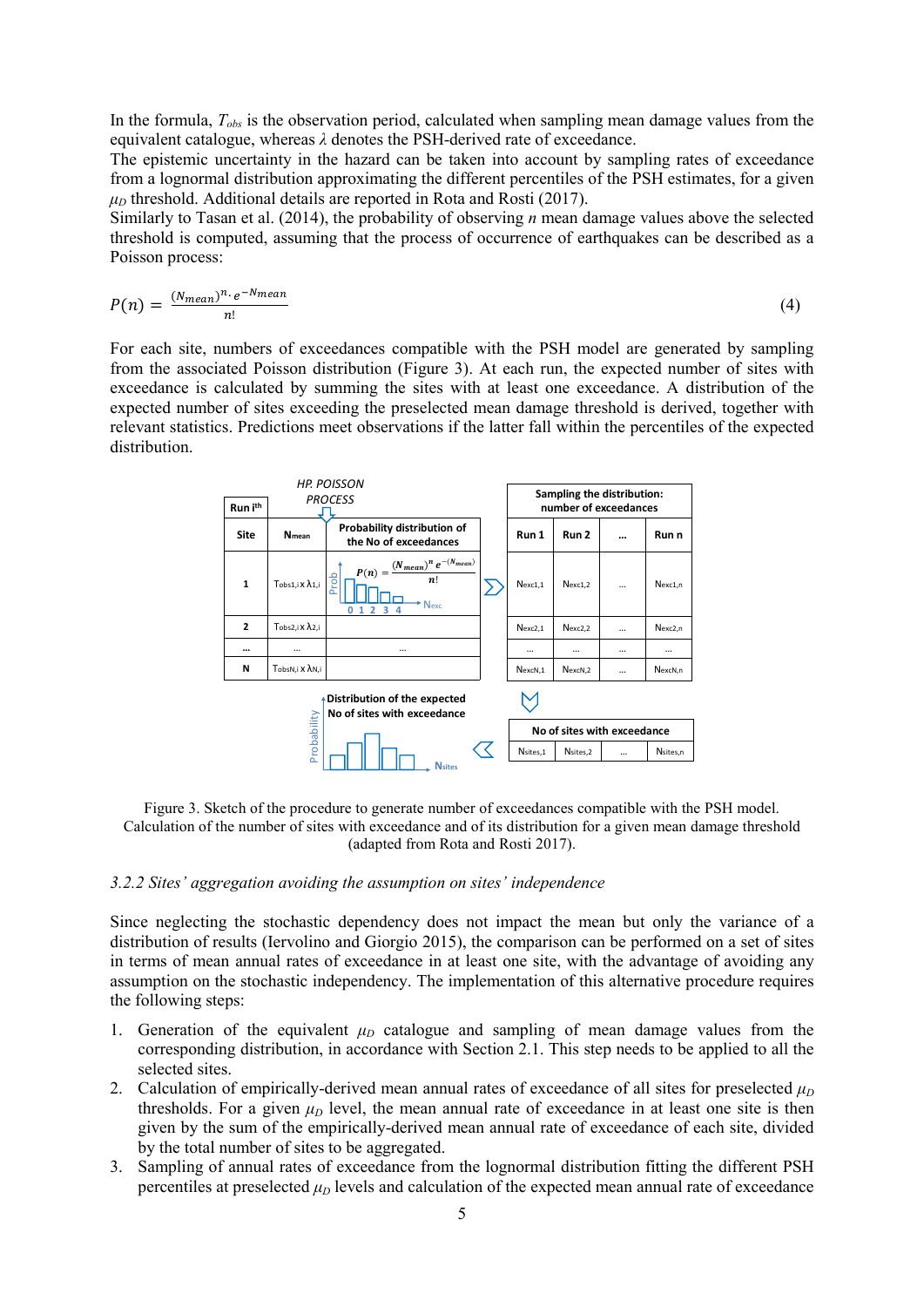in at least one site, similarly to step 2.

4. Comparison of empirically- and PSH-derived mean annual rates of exceedance in at least one of the sites.

### *3.3 Comparison at the regional scale*

Previous comparisons demonstrated that the size of the usable observational dataset can be considerably enlarged by collecting and assembling the information available at single sites. The scale of the comparison is thus extended to study region, to make up for issues related with the lack of macroseismic observations. With respect to the previous approaches, a further improvement consists in generating spatially correlated ground motion random fields, constrained on the available macroseismic observations, with the advantage of integrating the seismic histories and possibly solving some completeness issues (e.g. missing or uncertain observations). The reader is addressed to Park et al. (2007) for a detailed description of the procedure to derive conditional ground motion random fields. The implementation of the proposed methodology requires the following steps:

- 1. Identification of the sites to be aggregated.
- 2. Selection of the seismic events to be considered for the generation of ground motion random fields.
- 3. Generation of spatially correlated PGA random fields, constrained on the available macroseismic observations. To this aim, a GMPE and a spatial correlation model are necessary.
- 4. Comparison of empirically- and PSH-derived mean annual rates of exceedance in at least one of the sites, similarly to Section 3.2.2.

# 4. APPLICATION TO THE SOUTH-EAST QUADRANT OF FRANCE

This Section applies the outlined methodologies to the South-East quadrant of France. Based on the available information on the building stock at the time of the historical observations, four structural typologies were identified, all including undressed stone masonry buildings with flexible horizontal structure, only differing in the number of stories (i.e. 1-2 and >2) and presence of connecting devices (i.e. tie-rods and tie-beams). Each typology was assigned a weight, depending on the environmental context (Figure 4).



Figure 4. Building stock subdivision into structural typologies, based on the environmental context.

### *4.1 Application of site-specific comparison*

The feasibility of site-specific comparisons is demonstrated with reference to the city of Nice. Figure 5 (left) reports the observed macroseismic intensities, five of which exceed intensity level V (i.e. slight crack in the plasterwork, according to the MSK-64 scale, Medvedev et al. 1964). According to Sisfrance, a macroseismic observation of intensity level VIII was associated to the 1887 Western Liguria event. This intensity value, which is at least two intensity degrees higher than the other observations, is however affected by secondary effects, described as tsunami. Based on the considerations discussed in Rosti et al. (2014), this intensity value was modified to VII, consistently with the MCS intensity degree reported by the parametric catalogue of Italian earthquakes (Rovida et al. 2016). In Figure 5 (centre), each macroseismic observation of Figure 5 (left) is replaced by a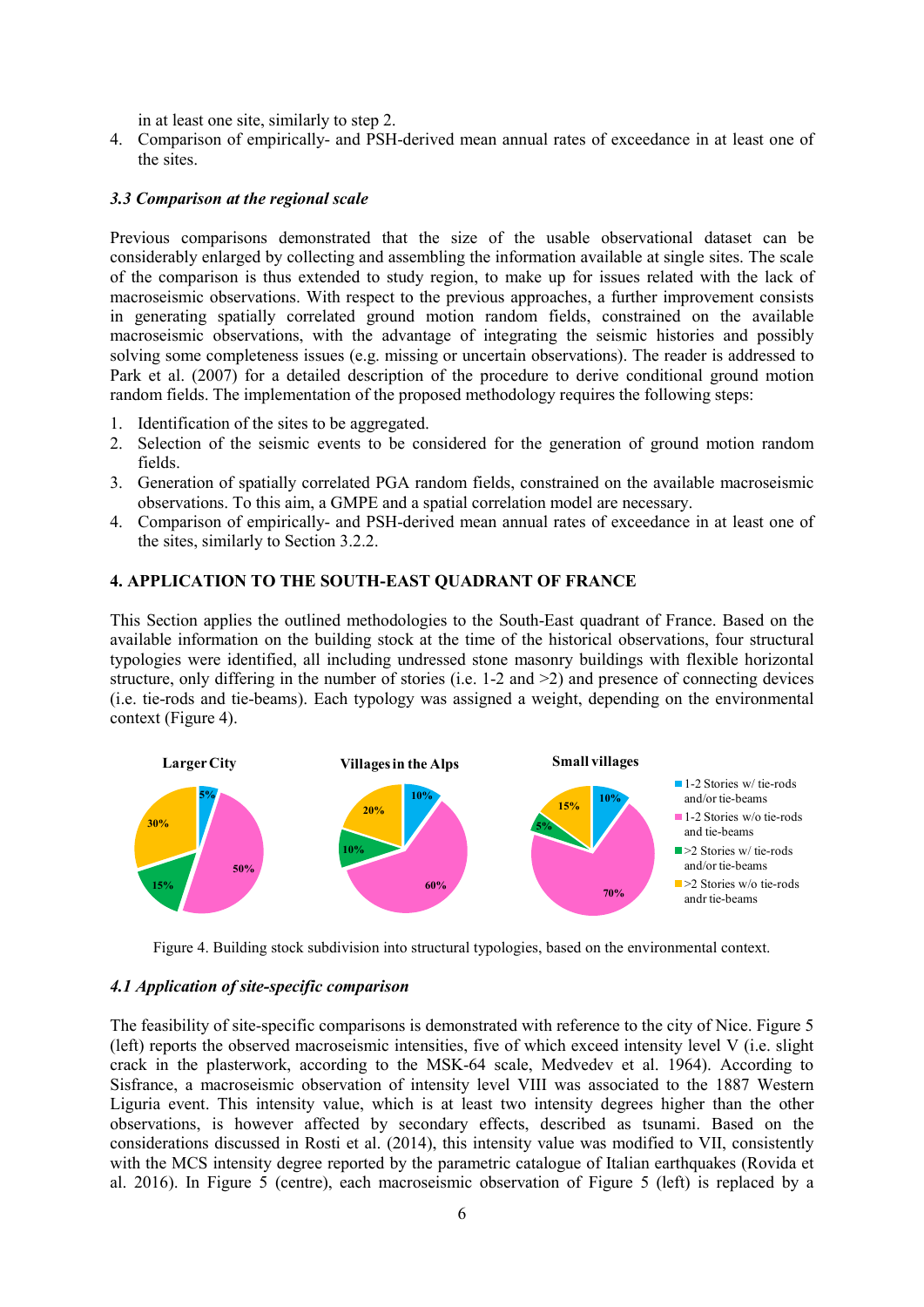weighted discrete intensity distribution, depending on the reliability of each observation (i.e. *A*: certain observation; *B*: fairly certain and *C*: uncertain). Details on the definition of the normal distributions and of weights assigned to the different intensity levels are reported in Rosti and Rota (2017). Figure 5 (right) shows the equivalent mean damage catalogue resulting from the implementation of the logic tree approach, in accordance with Section 2.1. It can be observed that a weighted discrete  $\mu_D$ distribution corresponds to each macroseismic observation of Figure 5 (left).



Figure 5. Seismic history (left), modified seismic history (centre) and equivalent  $\mu_D$  catalogue (right) of Nice.

On the other side of the comparison,  $\mu_D$  values were generated from PGA thresholds, by using empirical fragility curves, derived from the statistical elaboration of post-earthquake damage data collected after Italian earthquakes (Rosti and Rota 2017). Mean damage thresholds were then associated with the PSH annual rates of exceedance provided by Carbon et al. (2012). Figure 6 compares the best estimate (dark grey) and 90% confidence bounds (black and light grey, respectively) of the empirically-derived annual rates of exceedance of  $\mu_D$  thresholds with different percentiles of PSH estimates. Markers correspond to the average (diamonds) and median (circles), whereas error bars indicate the variability within the different Monte Carlo runs (i.e.  $5<sup>th</sup>$  and  $95<sup>th</sup>$ percentiles). PSH outcomes are in agreement with observations, starting from a  $\mu_D$  threshold of 1.5, given that the best estimate of the empirically-derived rates of exceedance fall within predictions. At lower  $\mu_D$  thresholds, predictions overestimate observations. The uncertainty on the best-estimate of the empirically-derived rates of exceedance is smaller at lower  $\mu_D$  levels, probably due to the considerable number of low mean damage values of the equivalent mean damage catalogue (Figure 5, right). By contrast, at higher  $\mu_D$  thresholds, the uncertainty on the empirically-derived rates of exceedance appears to be excessively large. The effect of the different sources of uncertainty on the results is deeply investigated in Rosti and Rota (2017), with reference to another case study.



Figure 6. Comparison of different percentiles of PSH estimates with statistics of the best estimate (dark grey) and of the upper (black) and lower (light grey) 90% confidence limits of the empirically-derived annual rates of exceedance. Diamonds: average; circles: median, error bars:  $5<sup>th</sup>$  and  $95<sup>th</sup>$  percentiles.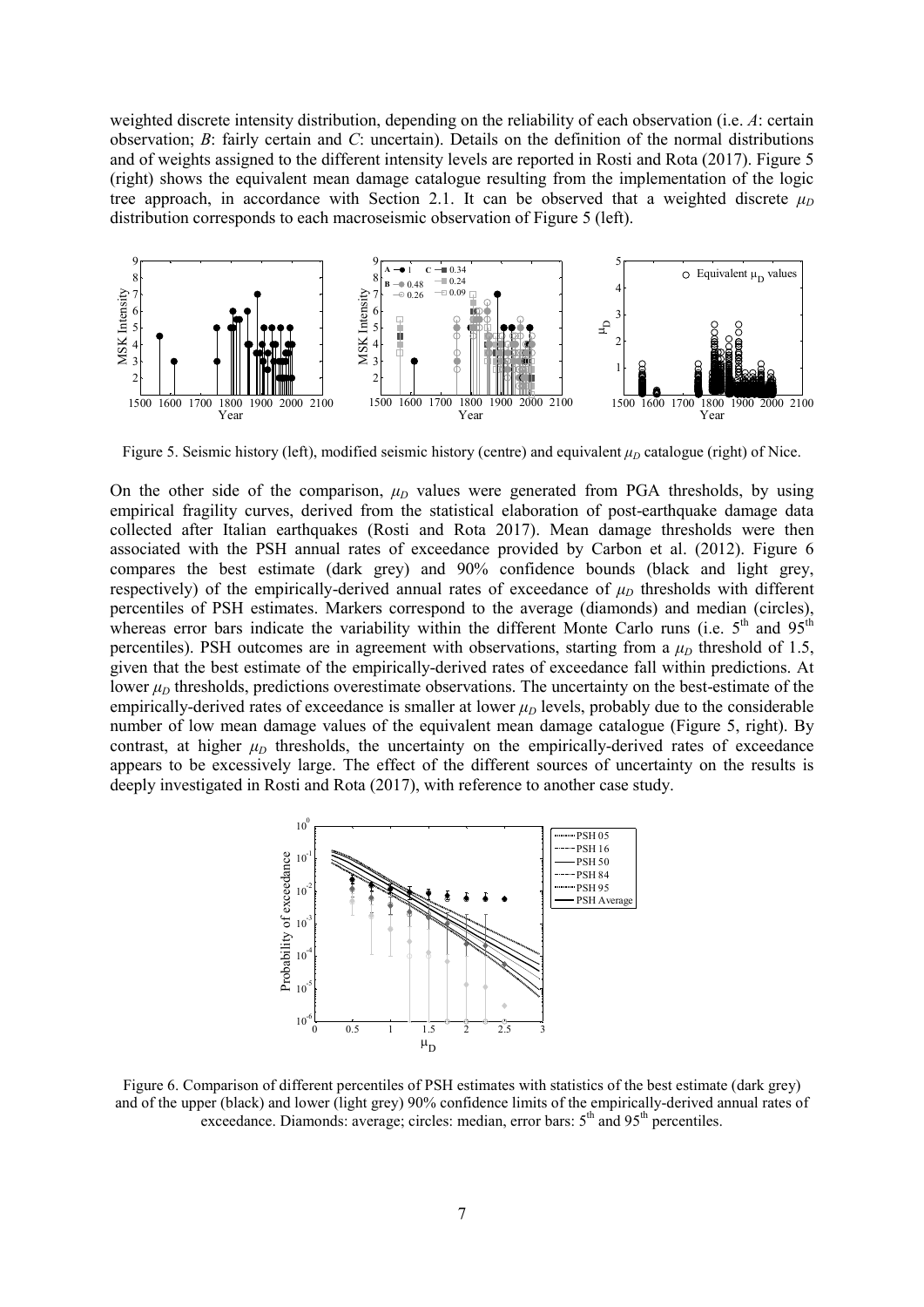#### *4.2 Application to a set of sites*

PSH estimates and observations were compared on a set of seven sites, located in the study area (i.e. Annecy, Albertville, Draguignan, Beaumont de Pertuis, Digne, La Mure and L'Argentières La Bessée). Exceedances at the different sites could be assumed to be produced by independent seismic events, given that sites are sufficiently far from each other (Figure 7). To account for the building stock subdivision into different typologies, Annecy and Draguignan were considered larger cities, Albertville and La Mure villages in the Alps, whereas the remaining sites were assigned to the class of smaller villages (Figure 4).



Figure 7. Seismic histories of the selected sites, accounting for the uncertainty on the macroseismic intensities and geodetic inter-site distance in km (Rosti and Rota 2017).

In accordance with Section 2.1, for each site an equivalent mean damage catalogue was generated, from which  $\mu_D$  values were sampled from the corresponding weighted discrete distribution. The observed number of sites with exceedance was thus derived for mean damage levels from 0.5 to 2.75, with step of 0.25, after checking and removing possible observations generated by the same earthquake at different sites. The expected number of sites with exceedance and meaningful statistics were also derived for each  $\mu_D$  level, in accordance with Section 3.2.1.

As an example, Figure 8 compares the observed (red bars) and expected (white bars) distribution of the number of sites with exceedance, for  $\mu_D$  thresholds of 1.5 (left) and 2.5 (right). In these specific cases, PSH are consistent with observations, which fall within the selected percentiles of the expected distribution. Results for all  $\mu_D$  thresholds are reported in Rosti and Rota (2017). Figure 9 (left) summarizes the results of the comparisons, in terms of statistics of the number of sites with exceedance for the preselected mean damage levels. To provide an order of magnitude of ground motion values associated with the different  $\mu_D$  levels, the comparison is also shown in terms of PGA (Figure 9, right).



Figure 8. Comparison of the expected (from PSH) and observed distribution of the number of sites with exceedances for mean damage thresholds 1.5 (left) and 2.5 (right).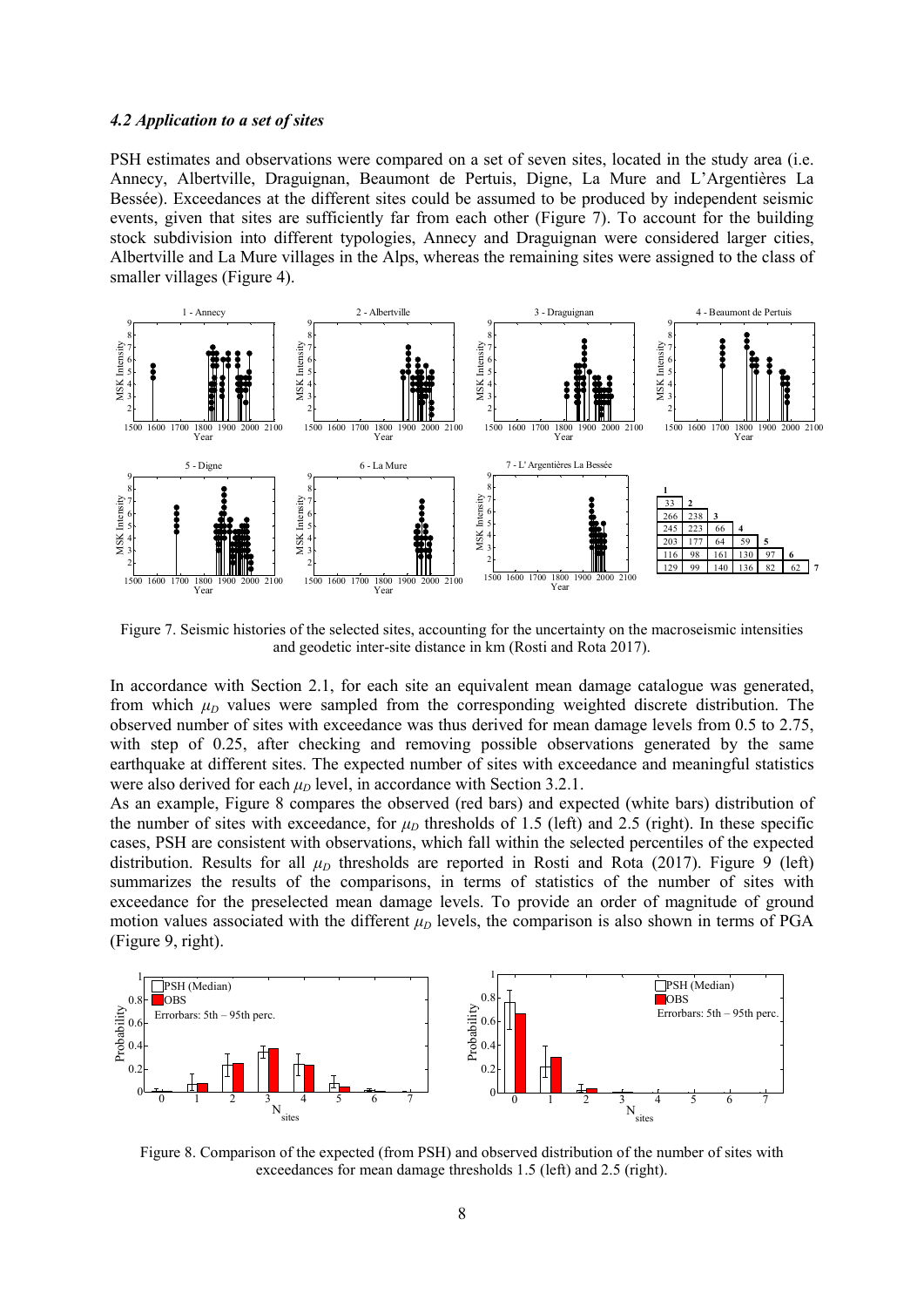

Figure 9. Comparison of the expected and observed number of sites with exceedance for all preselected mean damage thresholds (left) and corresponding PGAs (right). (Adapted from Rosti and Rota 2017).

Sites were also aggregated in accordance with the approach of Section 3.2.2, which does not require any assumption on sites' independency. The results of the comparison in terms of mean annual rates of exceedance in at least one of the site are depicted in Figure 10. PSH estimates are consistent with observations staring from mean damage level of 1.5, whereas they tend to overestimate observations at lower  $\mu_D$  thresholds. As already pointed out, this outcome may be ascribed to some low entity macroseismic observations missing in the catalogue. The comparison does not however seem to be reasonable for  $\mu_D$  levels smaller than 1, corresponding to very low PGA values and macroseismic observations of intensity level lower than VI (and therefore less reliable).



Figure 10. Comparison of the empirically- (red stars) and PSH-derived (black) mean annual rates of exceedance of  $\mu_D$  thresholds in at least one of the sites (adapted from Rosti and Rota 2017).

#### *4.3 Application of the regional comparison*

The scale of the comparison was finally extended to the whole South-East French quadrant, including eleven departments (Figure 11, left). To this aim, 580 grid points, approximately spaced at 10 km within the area study and for which PSH estimates were available (Carbon et al. 2012), were aggregated. PGA random fields were generated on rock, consistently with the hazard study to be tested, by using the Akkar et al. (2014) GMPE and the spatial correlation model by Jayaram and Baker (2009). Site conditions were evaluated based on the USGS *Vs,30* map (Wald and Allen 2007). Synthetic observations were produced at the selected locations for 196 earthquakes, with moment magnitude ranging from 4 to 6.62. The dataset of seismic events included independent shocks, producing macroseismic intensity observations at least equal to IV within the study area and with minimum epicentral intensity of V. For consistency with the selected GMPE, only seismic events with minimum moment magnitude of 4 and within 200 km from the hazard grid were considered. The left part of Figure 11 shows the epicenter location of each selected seismic event, with different colors corresponding to different magnitude ranges (i.e. green: 4≤M<5; yellow: 5≤M<6; red: M≥6). On the right, the epicentral intensity of the selected earthquakes is plotted versus time, using the same colors.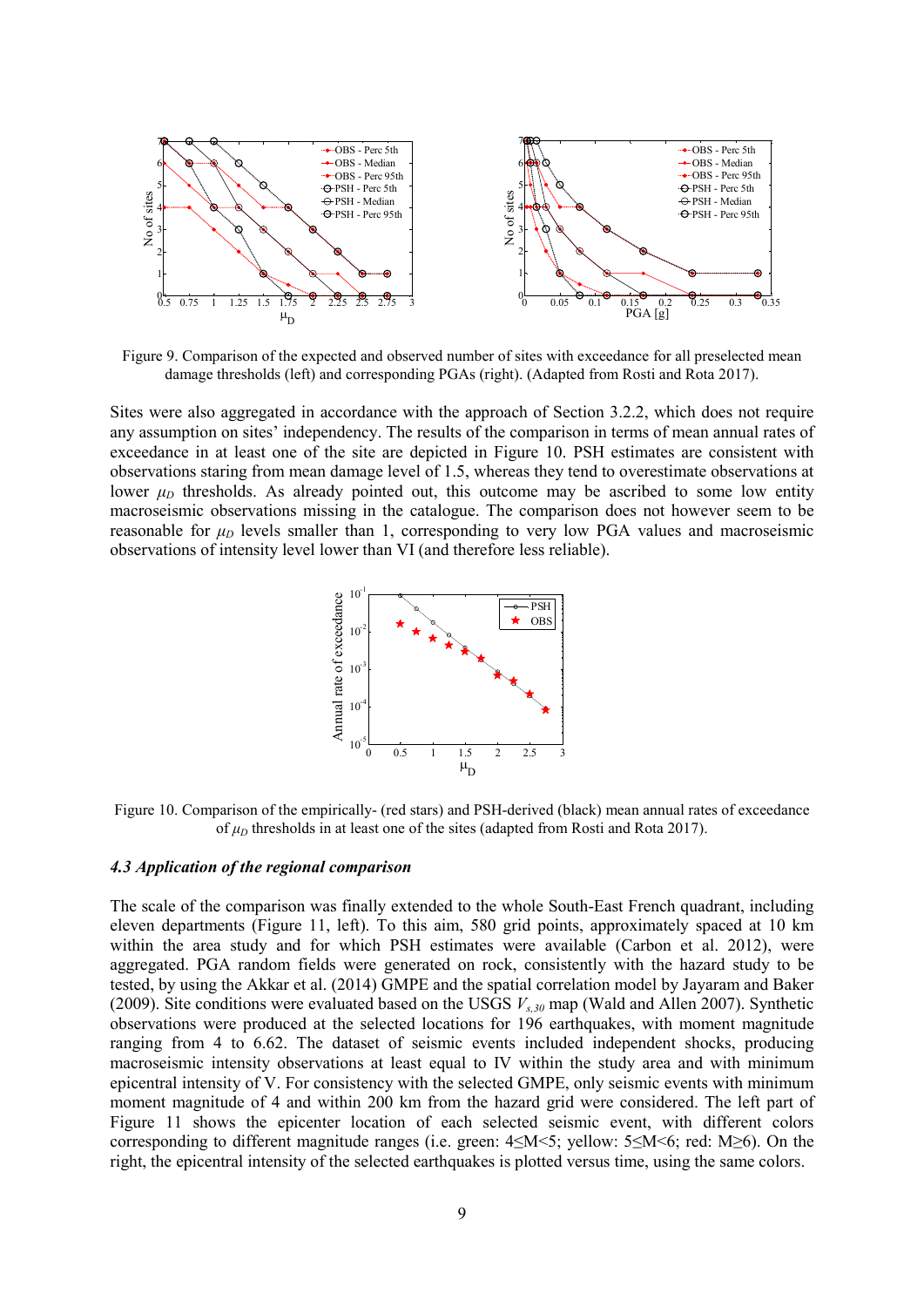

Figure 11. France map with indication of the region of study (grey area) and epicenter location of the selected seismic events, with indication of the magnitude range (left); epicentral intensity versus time of the selected seismic events (right).

For each seismic event, the simulation of ground motion random fields resulted in lognormal PGA distributions at the selected locations, compatible with both earthquake characteristics and the distributions at the selected locations, compatible with both earthquake characteristics and the available macroseismic observations. Figure 12 shows the comparison between empirically- and PSHderived mean annual rates of exceedance in at least one of the sites, up to 0.5g. A good agreement between predictions and observations was observed in the PGA range 0.1-0.5g, whereas, at lower PGAs, PSH outcomes overestimate observations.



Figure 12. Comparison of the empirically-derived (red stars) and PSH-derived (black) mean annual rates of exceedance of mean damage thresholds in at least one of the sites.

#### 5. CONCLUSIONS

This paper presents a multi-scale methodology to compare PSH outcomes with historical macroseismic observations, with specific application to the South-East quadrant of France. The comparison is performed in terms of the average damage annually expected in the built environment at the time of observations. To this aim, both macroseismic intensities and ground motion intensity thresholds, for which PSH estimates are available, are converted into mean damage values. Predictions and observations are first compared at the site level, in terms of annual rates of exceedance of mean damage thresholds. Although immediate, site-specific comparisons are affected by sparse and/or limited entity observations. To counteract this issue, several sites are aggregated, by applying two procedures, which differ in the assumption on sites' independence. The scale of the comparison is further extended to exploit all the information available within the study region. Differently from the previous approaches, PGA random fields, constrained on the available macroseismic observations, are generated, with the advantage of supplementing the available seismic histories. Although the unquestionable benefit of enlarging the size of the available dataset, the regional comparison can only test the agreement between PSH predictions and observations on average.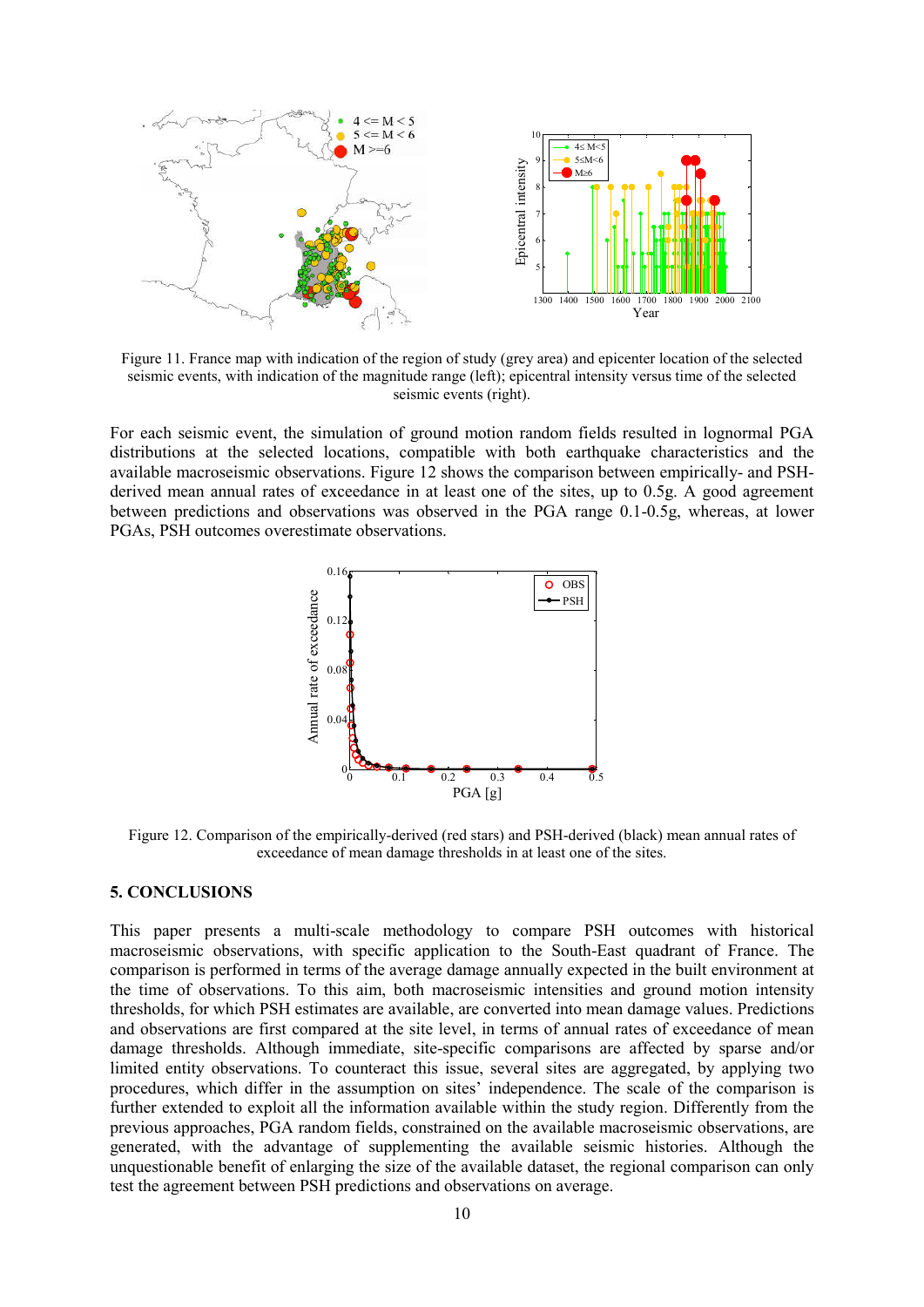#### 6. ACKNOWLEDGMENTS

This work was developed within the framework of the project SIGMA, under the financial support of Areva. The authors acknowledge Mr. J.M. Thiry of Areva, Dr. G. Senfaute of EDF, Dr. Ch. Martin of Geoter and Prof. P. Bazzurro of Institute of Advanced Study (IUSS) Pavia for several discussions on the topic. Very helpful revisions of a previous version of the work were provided by Prof. E. Faccioli, Dr. A. Gurpinar, Dr. G. Woo and Dr. J. Savy. The authors also would like to acknowledge Dr. S. Giovinazzi for her help with the application of the macroseismic method and Prof. I. Iervolino for valuable suggestions on a specific part of this work

#### 7. REFERENCES

Akkar S, Sandikkaya MA, Bommer JJ (2014) Empirical ground-motion models for point- and extended- source crustal earthquake scenarios in Europe and the Middle East. *Bull Earthq Eng*, 12(1): 359-387.

Albarello D, D'Amico V (2008) Testing probabilistic seismic hazard estimates by comparison with observations: an example in Italy. *Geophys J Int*, 175: 1088-1094.

Baker JW, Abrahamson NA, Whitney JW, Board MP, Hanks TC (2013) Use of fragile geologic structures as indicators of unexceeded ground motions and direct constraints on probabilistic seismic hazard analysis. *Bull Seismol Soc Am*, 103(3): 1898-1911.

Braga F, Dolce M, Liberatore D (1982) A statistical study on damaged buildings and an ensuing review of the M.S.K.-76 scale. *Proceedings of the 7th European Conf Earthq Eng*, Athens, Greece.

Carbon D, Drouet S, Gomes C, Leon A, Martin C, Secanell R (2012) Probabilistic analysis for France's southeast ¼ to produce a "classical" hazard map. *Deliverable SIGMA-2012-D4-24, Final Report*.

Grünthal G (ed.), Musson RMW, Schwarz J, Stucchi M (1998). European Macroseismic Scale. Cahiers du Centre Européen de Géodynamique et de Séismologie, Vol. 15, Luxembourg.

Iervolino I, Giorgio M (2015) The effect of dependence of observations on hazard validation studies. *CSNI Workshop on Testing PSHA Results and Benefit of Bayesian Techniques for Seismic Hazard Assessment*, Pavia, Italy.

Jayaram N, Baker JW (2009) Correlation model for spatially distributed ground-motion intensities. *Earthq Eng Struct Dyn*, 38(15): 1687-1708.

Labbé PB (2010) PSHA outputs versus historical seismicity. Example of France. *Proceedings of the 14th European Conf Earthq Eng*, Ohrid, Macedonia.

Lagomarsino S, Giovinazzi S (2006). Macroseismic and mechanical models for the vulnerability and damage assessment of current buildings. *Bull Earthq Eng*, 4: 415-443.

Medvedev S, Sponheuer W, Karnik V (1964) Neue seismische Skala Intensity scale of earthquakes, 7. Tagung der Europäischen Seismologischen Kommission vom 24.9. bis 30.9.1962. In: Jena, Veröff. Institut für Bodendynamik und Erdbebenforschung. Deutsche Akademie der Wissenschaften, 77: 69-76.

Ordaz M, Reyes C (1999) Earthquake hazard in Mexico City: observations versus computations. *Bull Seismol Soc Am*, 89(5): 1379-1383.

Park J, Bazzurro P, Baker JW (2007) Modeling spatial correlation of ground motion intensity measures for regional seismic hazard and portfolio loss estimation. *Proceeding of the 10th International Conf on Application of Statistic and Probability in Civil Engineering*, Tokyo, Japan.

Purvance M.D, Brune JN, Abrahamson NA, Anderson JG (2008) Consistency of precariously balanced rocks with probabilistic seismic hazard estimates in Southern California. *Bull Seismol Soc Am*, 98(6): 2629-2640.

Rosti A, Rota M (2017). Comparison of PSH results with historical macroseismic observations at different scales. Part 2: application to South-East France. *Bull Earthq Eng*, 15(11): 4609-4633.

Rosti A, Rota M, Fiorini E, Penna A, Bazzurro P, Magenes G (2014) Development and implementation of a method to compare PSHA results to historical observations using fragility curves. Revised version of *Deliverable D4-118*.